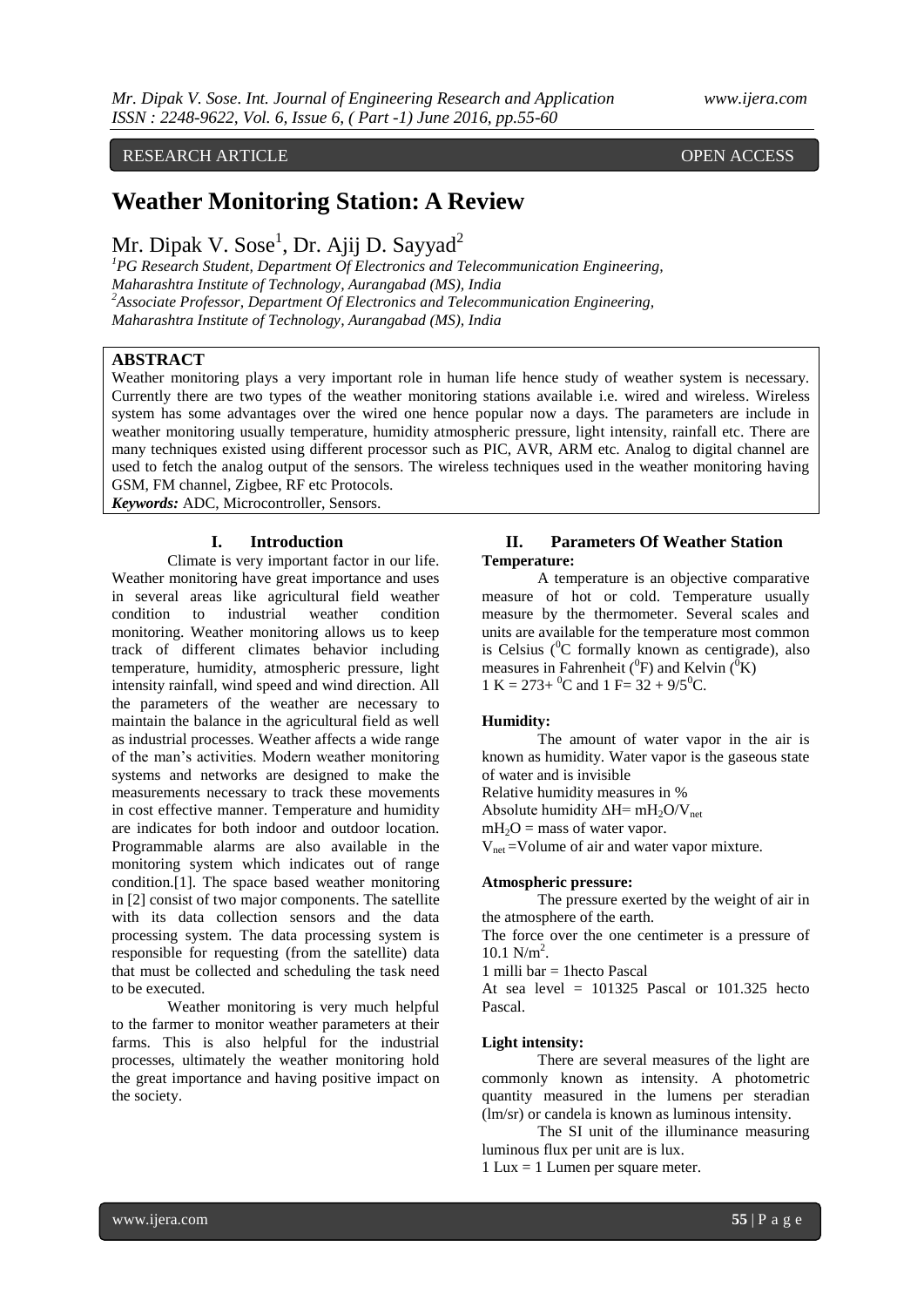#### **Rainfall**

Rain is the liquid water in the form of droplets that have condenses from atmospheric water vapor and the precipitated that is become heavy enough to fall under gravity.

Raindrops have sizes of 0.1 to 9 mm diameter above which they tends to break up. Rainfall is measured in the millimeter/24 hours.

#### **Wind**

Wind is a flow of the gaseous on a large scale on the surface of the earth. Wind consist of bulk movements of the air.

Wind speed are usually calculated in meter/second or kilometer/hour.

 $1 \text{ m/sec} = 2.237 \text{ miles/hour} = 3.60 \text{ km/hour}.$ 

# **III. Monitoring Approaches**

# **1.1 Traditional Approach/ Manual Approach**

There are many methods which are helpful to calculate the weather parameters. Manual methods need to take the readings at the place of the station by human being. This method of traditional approach is accurate and depend on the person who takes the values. Before going for any method we must know the definitions and standard unit of the weather parameters.

A manual inventory system is relies heavily on the action of the people which increases the possibilities of human error.

#### **Human Error**

People might forget to record the weather parameters or simply made mistake in writing any value. This can affect the systems integrity. The time taken for sensing using this types of analog instruments is very much hence it also cause the error. As far as the accuracy is concern this system is less accurate than now days digital system

**Table 3.1** Traditional Approach/Manual Approach

| <b>Visited</b><br>places        | Hydrology<br><b>Pathbandhare</b><br><b>Aurangabad MS India</b>                     | Project,<br><b>Vikas</b>                                                                 | Godavari<br>Mahamandal,                |
|---------------------------------|------------------------------------------------------------------------------------|------------------------------------------------------------------------------------------|----------------------------------------|
| <b>Parameters</b>               | <b>Instrument</b><br>used                                                          | Range                                                                                    | <b>Difficulties</b>                    |
| <b>Temperature</b>              | Thermometer<br>Thermometer<br>2                                                    | $-35$ <sup>o</sup> C to<br>$+55^{\circ}$ C<br>$-40$ <sup>o</sup> C to<br>$+50^{\circ}$ C | Readings<br>need to take<br>manually   |
| <b>Humidity</b>                 | Dry bulb<br>Wet bulb                                                               | 10% to<br>80%                                                                            | Readings are<br>not accurate.          |
| Rainfall                        | <b>Conical flask</b><br>$of 25$ cm<br>fixed itself<br>inside<br>cylindrical<br>iar | 10 mm to<br>$250 \,\mathrm{mm}$ for<br>12 hour                                           | Reading are<br>taken after 12<br>hours |
| Wind<br><b>Velocity</b>         | Anemometer<br>Cups                                                                 | <b>Max 74</b><br>m/sec                                                                   |                                        |
| <b>Wind</b><br><b>Direction</b> | <b>Arrow like</b><br>structure                                                     |                                                                                          | Direction<br>decide by<br>observing    |

| Table 3.2 Traditional Approach |  |  |
|--------------------------------|--|--|
|--------------------------------|--|--|

| $\epsilon = 1.00101010111$ |                                                |                                            |                                            |  |  |
|----------------------------|------------------------------------------------|--------------------------------------------|--------------------------------------------|--|--|
| <b>Visited</b>             |                                                |                                            | Department of Meteorology,                 |  |  |
| <b>Places</b>              | Vasantrao Naik Marathwada Krishi               |                                            |                                            |  |  |
|                            | Vidyapeeth, Parbhani MS India                  |                                            |                                            |  |  |
| <b>Parameters</b>          | <b>Instrument</b><br>used                      | Range                                      | <b>Difficulties</b>                        |  |  |
| Temperature                | Thermometer<br>1                               | $-35$ °C to<br>$+55^{\circ}$ C             | Need to take<br>readings<br>manually.      |  |  |
|                            | Thermometer                                    | $-40$ <sup>o</sup> C to<br>$+50^{\circ}$ C |                                            |  |  |
| <b>Humidity</b>            | Dry bulb<br>Wet bulb                           | 10% to<br>80%                              | Readings are<br>not accurate.              |  |  |
| Rainfall                   | Cylindrical<br>jar and<br><b>Conical flask</b> | 10mm to<br>$250$ mm                        | Need to<br>calculate<br>value<br>manually  |  |  |
| Wind<br>Velocity           | Anemometer<br>Cups                             | <b>Max 74</b><br>m/sec                     |                                            |  |  |
| Wind<br><b>Direction</b>   | <b>Arrow like</b><br>structure                 |                                            | <b>Direction</b><br>decide by<br>observing |  |  |

#### **Disadvantages:**

- 1) Readings are need to take manually by human causes human error.
- 2) Sensing time is very high.
- 3) High installation cost.
- 4) Complex installation.
- 5) Hard to replace any elements

#### **3.2 Modern Approach**

Now days wireless technology is rapidly increases and also used to monitor weather parameters remotely. Instead of analog instruments now day we can use with internally calibrated. In addition with above all features sensing time is very less hence digital method is advantageous.

The system design consist of transmitter as well as receiver. Transmitter section consist of different types of sensing units such as temperature measurement, Humidity measurement, Atmospheric pressure measurement, Air quality measurement, Rainfall measurement, Wind speed and wind direction measurement. The output can be shown on the either LCD or Computer Monitor. In case of the wired system output is usually displayed on the Liquid crystal display, while using wireless protocol output shown on the computer monitor at remote place.



**Fig 3.1** Typical Block Diagram of Weather Monitoring Station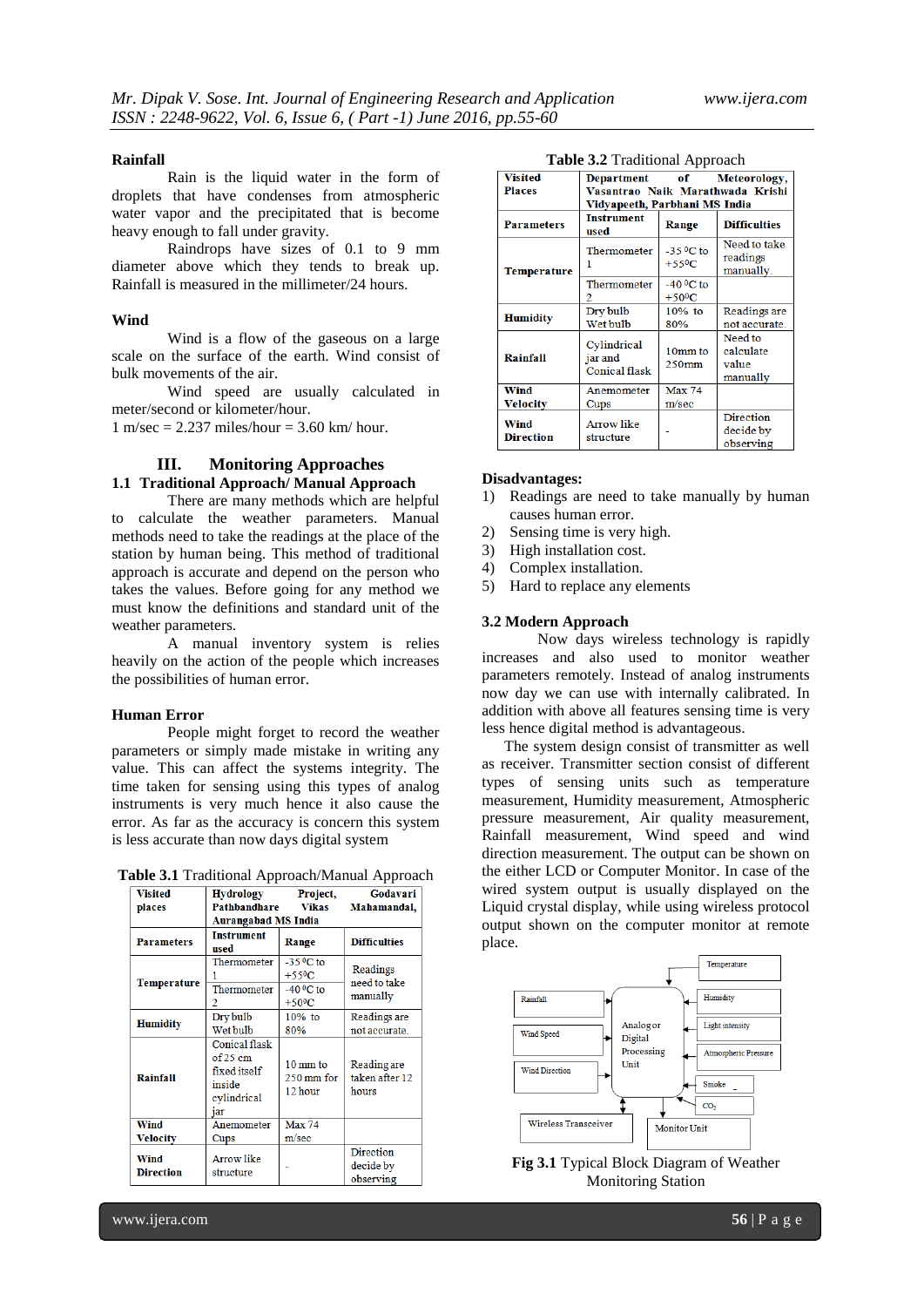## **3.3 Components of Monitoring System 3.3.1 Microcontroller** ARM Processor (LPC2148)

LPC2148 microcontrollers are based on a 16-bit/32-bit ARM7TDMI-S CPU with real-time emulation and embedded trace support, that combine microcontroller with embedded high speed flash memory ranging from 32kB to 512kB. A 128 bit wide memory interface and a unique accelerator architecture enable 32-bit code execution at the maximum clock rate. For critical code size applications, the alternative 16-bit Thumb mode reduces code by more than 30% with minimal performance penalty. Due to their tiny size and low power consumption, LPC2141/42/44/46/48 are ideal for applications where miniaturization is a key requirement, such as access control and point-ofsale. Serial communications interfaces ranging from a USB 2.0 Full-speed device, multiple UARTs, SPI, SSP to I2C-bus and on-chip SRAM of 8kB up to 40kB, make these devices very well suited for communication gateways and protocol converters, soft modems, voice recognition and low end imaging, providing both large buffer size and high processing power. Various 32-bit timers, single or dual 10-bit ADC(s), 10-bit DAC, PWM channels and 45 fast GPIO lines with up to nine edge or level sensitive external interrupt pins make these microcontrollers suitable for industrial control and medical systems.[1][7]

#### ATmega328 Microcontroller

ATmega 328 is a low-power CMOS 8-bit microcontroller based on the AVR enhanced RISC architecture. By executing powerful instructions in a single clock cycle, the ATmega328 achieves throughputs approaching 1 MIPS per MHz allowing the system designed to optimize power consumption versus processing speed. The AVR core combines a rich instruction set with 32 general purpose working registers. All the 32 registers are directly connected to the Arithmetic Logic Unit (ALU), allowing two independent registers to be accessed in one single instruction executed in one clock cycle. The resulting architecture is more code efficient while achieving throughputs up to ten times faster than conventional CISC microcontrollers. The AVR core combines a rich instruction set with 32 general purpose working registers. The 328 provides the following features: 4K/8Kbytes of In-System Programmable Flash with Read-While-Write capabilities, 256/512/512/1Kbytes EEPROM, 512/1K/1K/2Kbytes SRAM, 23 general purpose I/O lines, 32 general purpose working registers, three flexible Timer/Counters with compare modes, internal and external interrupts, a serial programmable USART, a byte-oriented 2-wire Serial Interface, an SPI serial port, a 6-channel 10bit ADC (8 channels in TQFP and QFN/MLF packages), a programmable Watchdog Timer with internal Oscillator, and five software selectable power saving modes. The Idle mode stops the CPU while allowing the SRAM, Timer/Counters, USART, 2-wire Serial Interface, SPI port, and interrupt system to continue functioning.[8][10]

# PIC 16F877 Microcontroller

The PIC microcontroller was originally designed around 1980 by General Instrument as a small, fast, inexpensive embedded microcontroller with strong I/O capabilities.. PIC stands for "Peripheral Interface Controller". General Instrument recognized the potential for the PIC and eventually spun off Microchip, headquartered in Chandler, AZ to fabricate and market the PIC microcontroller. A microcontroller is an integrated chip that is often part of an embedded system. The microcontroller includes a CPU, RAM, ROM, I/O ports, and timers like a standard computer, but because they are designed to execute only a single specific task to control a single system, they are much smaller and simplified so that they can include all the functions required on a single chip.PIC 16F877 is one of the most advanced microcontroller from Microchip. This controller is widely used for experimental and modern applications because of its low price, wide range of applications, high quality, and ease of availability.[3][5][6][16]

#### ATmega16 Microcontroller

The main components of the circuit above is the ATmega16 controller that will receive data from the output of the LM35 sensors, signal conditioners Optocoupler, and LDR. These three sensors are connected to one port ADC0, ADC1 and INT2. Port C is used as the data path to the viewer on the LCD. X-tal used is 11.0592 MHz x-tal lines of communication so that the error in the USART can reach 0%. This microcontroller output to port facilities on the USART RXD and TXD will be linked to the Kyl-1020U radio frequency to transmit data and received by the radio frequency IC Kyl-1020U with 232 max uses to pin female DB9 serial data transmission to a computer. So that the output or display can be displayed on the computer.[4]

#### **3.3.2 Sensors**

Temperature Sensor LM35

For temperature sensing, an integrated circuit temperature sensor LM35 is used. The output voltage of the sensor is linearly proportional to the temperature (in Kelvin or Celsius) with the gradient of 10mV/°C and able to operate in the range of - 55°C to 150°C. As the device is to be used in the tropical climate area where the temperature never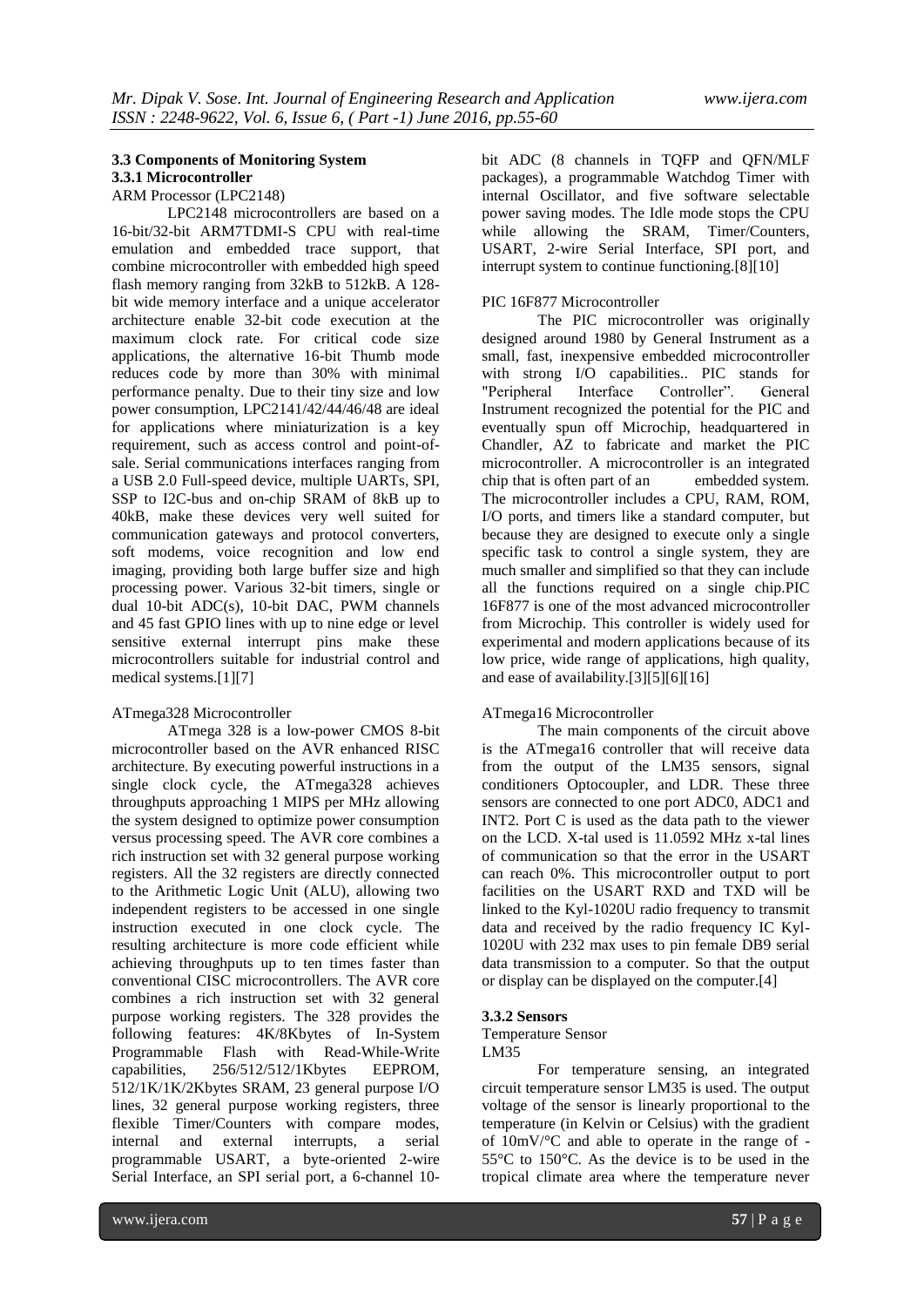drops below 0°C, the temperature range for this system has been offset to the range of 0°C to 80°C, using an op-amp.[1][3][4]

A temperature sensor is a device that gathers data concerning the temperature from a source and converts it to a form that can be understood either by an observer or another device. Temperature sensors come in many different forms and are used for a wide variety of purposes, from simple home use to extremely accurate and precise scientific use. The LM35 thus has an advantage over linear temperature sensors calibrated in° Kelvin, as the user is not required to subtract a large constant voltage from its output to obtain convenient Centigrade scaling. It also does not require any additional calibration or trimming in order to get typical accuracy. Low cost is assured by trimming and Calibration at the wafer level. The LM35's low output impedance, linear output, and precise inherent calibration make interfacing to readout or control circuitry especially easy. It can be used with single power supplies, or with plus and minus supplies. As it draws only 60μA from its supply, it has very low self-heating, less than 0.1°C in still air. The LM35 is rated to operate over a  $55^{\circ}$ to+150 $^{\circ}$ C temperature range, while the LM35C is rated for a -  $40^{\circ}$ to+110 $^{\circ}$ C range(-10 $^{\circ}$  with improved  $40^{\circ}$ to+110°C accuracy).[7][8][12][16]

#### DHT11

The Temperature and Relative Humidity Relative IC supplies digital equivalent of the temperature and relative humidity of the environment at a particular time upon demand from the microcontroller, however the data supplied is raw and not useful by human, hence the microcontroller processes it and manipulate it to give accurate and corresponding reading. The temperature is measure in Degree Celsius (°C) and Humidity is measured with respect to perfect vacuum (%RH). [6][10]

The DHT11 sensor provides the current temperature are humidity readings. The DHT11 gives out analog output and is connected to the analog input of the Arduino micro-controller A0. The dht11 sensor has 3 pins. Along with temperature and humidity the other values that are calculated or derived from the dht11 sensor is the dew point, heat index etc. The dew point is the temperature at which air in the atmosphere freezes to become water droplets and the heat index is the heat felt by the human skin from the environment.

This is important in places with high humidity. Even though the temperature maybe lower, the body still feels warm. This is due to the high humidity in the air. Humidity is the moisture content in the air. High humidity in the air generally makes one to sweat or perspire.[11]

Humidity

Relative humidity measurement is performed by the resistive-based humidity sensor, HSP15A from GE. The change in electrical impedance is inversely proportional to the relative humidity. This sensor can only be biased using AC voltage. Biasing with DC voltage can damage the sensor due to the electrolysis of the conductive polymer that causes polarization. Therefore, a pulse generator is used to drive the sensor, as shown in Figure 2, and the output of the sensor is rectified, using a rectifier circuit to obtain a DC voltage.[16]

SHT21 is digital humidity and temperature sensor from Sensirion. The SHT21 utilizes a capacitive sensor element to measure humidity, while the temperature is measured by a band gap sensor. Both sensors are seamlessly coupled to a 14 bit ADC, which then transmits digital data to the Arduino over the I2C protocol. Because of the sensor's tiny size, it has incredibly low power consumption, making it suited for virtually any application.

#### Atmospheric Pressure MPX4115A

For pressure measurement, the barometric pressure sensor, MPX4115A is employed. Its output voltage in the range of 0.2V to 4.8V is linearly translated into pressure measurement of 15kPa to 115kPa. This sensor is also temperaturecompensated from -40°C to 125°C, thus suitable to be used with this system.[16]

# BMP085

We are using barometric digital pressure sensor BMP085 which calculates pressure and temperature with great accuracy. The BMP085 is based on piezo-resistive technology for EMC robustness, high accuracy and linearity as well as long term stability. Robert Bosch is world market leader for pressure sensors in automotive applications. Based on experience of over 200 million pressure sensors in the field, the BMP085 continues a new generation of micro-machined pressure sensors.[10]

#### BMP180

Bmp180 sensor is used to measure the atmospheric pressure and the temperature as well. The atmospheric pressure is used to determine the relative air pressure experienced in the surrounding. This is very useful if we are using the system in high altitude environment and a calibrated value of the altitude along with other environmental readings provides a good projection of the surroundings weather pattern and we can notice changes with increase or decrease in altitude.[11]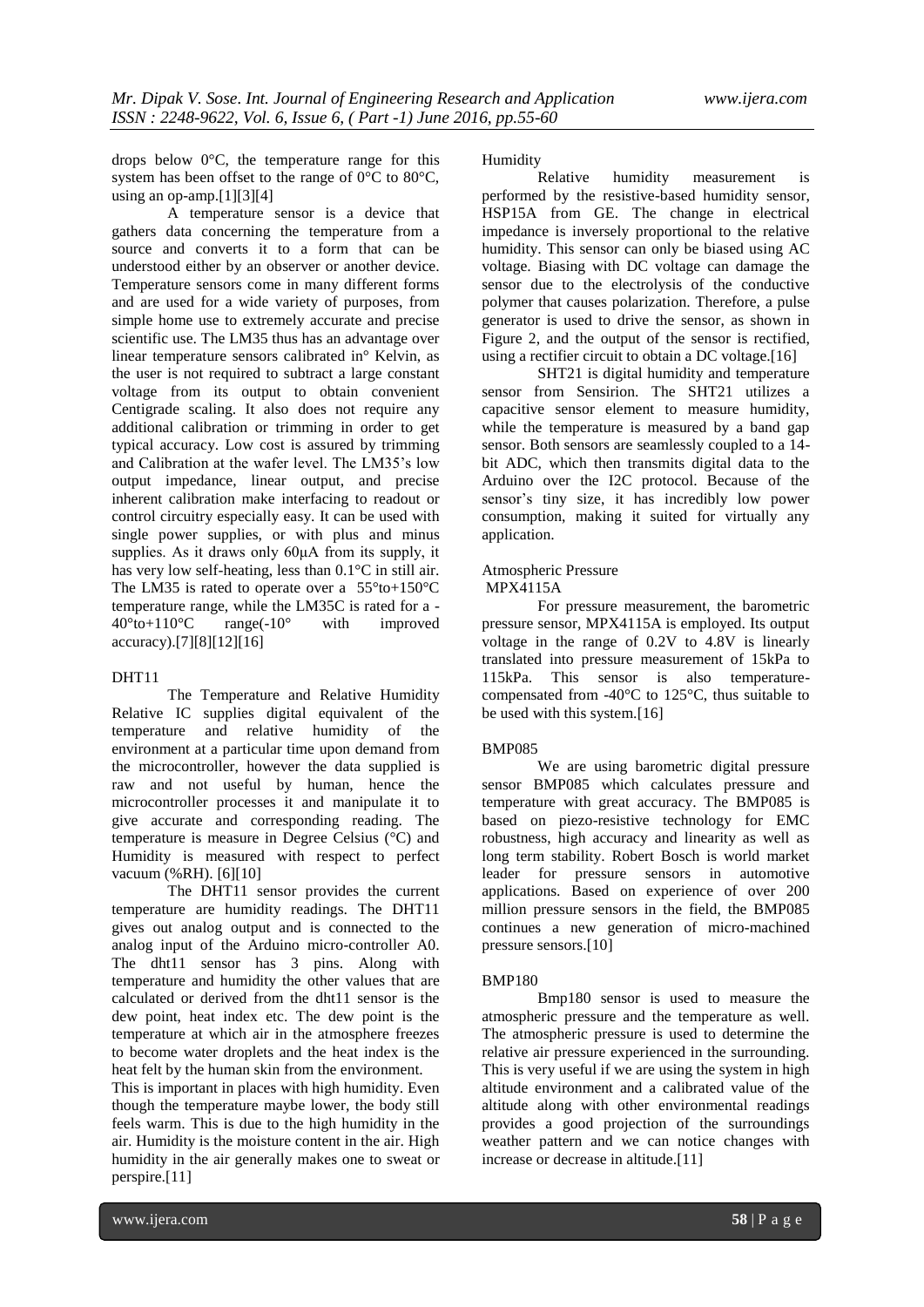# Light Intensity

Light Dependent Resistor (LDR)

Materials used as the semiconductor substrate include, lead Sulphide (PbS), Lead Selenide (PbSe), indium antimony(InSb) which detect light in the infra-red range with the most commonly used of all photoresistive light sensors being Cadmium Sulphide (Cds). Cadmium sulphide is used in the manufacture of photoconductive cells because its spectral response curve closely matches that of the human eye and can even be controlled using a simple torch as a light source. Typically then, it has a peak sensitivity wavelength  $(\lambda p)$  of about 560nm to 600nm in the visible spectral range. The net effect is an improvement in its conductivity with a decrease in resistance for an increase in illumination. Also, photoresistive cells have a long response time requiring many seconds to respond to a change in the light intensity.

## Wind Speed and Direction Wind speed propeller

Mechanical measurements of wind speed in the form of a propeller comprising 3 fruit bowl mounted on the radius centered on the vertical axis or all of the bowl is mounted on a vertical axis. Entire bowl facing a circumferential direction so that when the wind blows the rotor rotates on a fixed direction. Rotational speed of the rotor depends on wind speed. Plate sensor is a device used to sense the speed of rotary vane bowl. The focal point of the sensor plate and the center of the propeller bowls connected by a shaft, so that the disk rotation speed same as the rotational speed sensor vane bowl. Form of sensor plate is fitted with a propeller. Photointterupter output signal pulses which are formed photo-intterupter light emitters due to the cut due to the holes encoder disc. Optocoupler output signal of the voltage pulses will not be stabilized through the gate so that the output voltage reaches 5V TTL level. To dole 74ls04 and optocoupler IC used positive voltage regulator with input voltage of 12V 7805 generates 5V output voltage. Capacitors used for voltage stabilizer. R1 is used to limit the current to the optocoupler emitter while a pull-up resistor R2.[4]



**Fig 3.2** Circuit Schematic of optocoupler

#### Anemometer

A three cup anemometer assembly is used to calculate the wind speed by calculating the rotation per minute of the anemometer cups symmetry, with the help of a reed switch and a magnet. With each rotation the switch closes and opens for a single time. As shown in Fig.3.3 a magnet is placed on the shaft of rotating cup symmetry which rotates with the rotation of cups. As the magnet passes the reed switch while rotating, the switch toggles twice.[10]



**Fig 3.3** Wind speed meter(Anemometer)

Wind vane sensor

Here we are using a potentiometer based wind vane mechanism for calculating the direction from which the wind is coming towards the station. The minimum angle of the wind vane sensor we are using here is 220 - 230, which is sufficient. We can also increase the resolution of the wind vane sensor if desired.[10]



**Fig 3.4** Wind vane sensor

**Table 3.**3 Modern Approach

| <b>Parameters</b>  | <b>Techniques/sensor used</b>           |                                        |                     |  |
|--------------------|-----------------------------------------|----------------------------------------|---------------------|--|
| <b>Temperature</b> | LM35 [1][3][4][6]                       | <b>RTD</b> [5]                         | DHT <sub>11</sub>   |  |
|                    | [7][8][12]                              |                                        | [6][10]             |  |
| Range              | $-55^{\circ}$ C to $+150^{\circ}$ C     | 0 <sup>0</sup> C to 100 <sup>0</sup> C | $0^0$ C to $80^0$ C |  |
| Accuracy           | 0.5 <sup>o</sup> C at 25 <sup>o</sup> C | $+ -1.5$ <sup>o</sup> C                | $+ -10C$            |  |
| <b>Humidity</b>    | HSP15A[16]                              | DHT11[6][10]                           |                     |  |
| Range              | $20% - 80%$                             | $20% - 80%$                            |                     |  |
| Accuracy           | $+ -5%$                                 | $+.2%$                                 |                     |  |
| <b>Pressure</b>    | MPX4115A[16]                            | BMP085[10]                             | <b>BMP180 [15]</b>  |  |
| Range              | 15kPa-1115kPa                           | $15kPa-$                               | 15kPa-              |  |
|                    |                                         | 1115kPa                                | 1115kPa             |  |
| Accuracy           | $+ - 1kPa$                              | $+ - 1kPa$                             | $+ - 1kPa$          |  |
| <b>Wind Speed</b>  | Anemometer[10]                          |                                        |                     |  |
| Range              | $1 m/sec-74 m/sec$                      |                                        |                     |  |
| Wind               | Wind vane Potentiometer                 |                                        |                     |  |
| <b>Direction</b>   |                                         |                                        |                     |  |
| <b>Wireless</b>    | GSM[5][6][12]                           | <b>RFKYL1020</b>                       | Zigbee              |  |
|                    |                                         | [4]                                    | Module [1]          |  |
| Wired              | USB Interface[1]                        |                                        |                     |  |